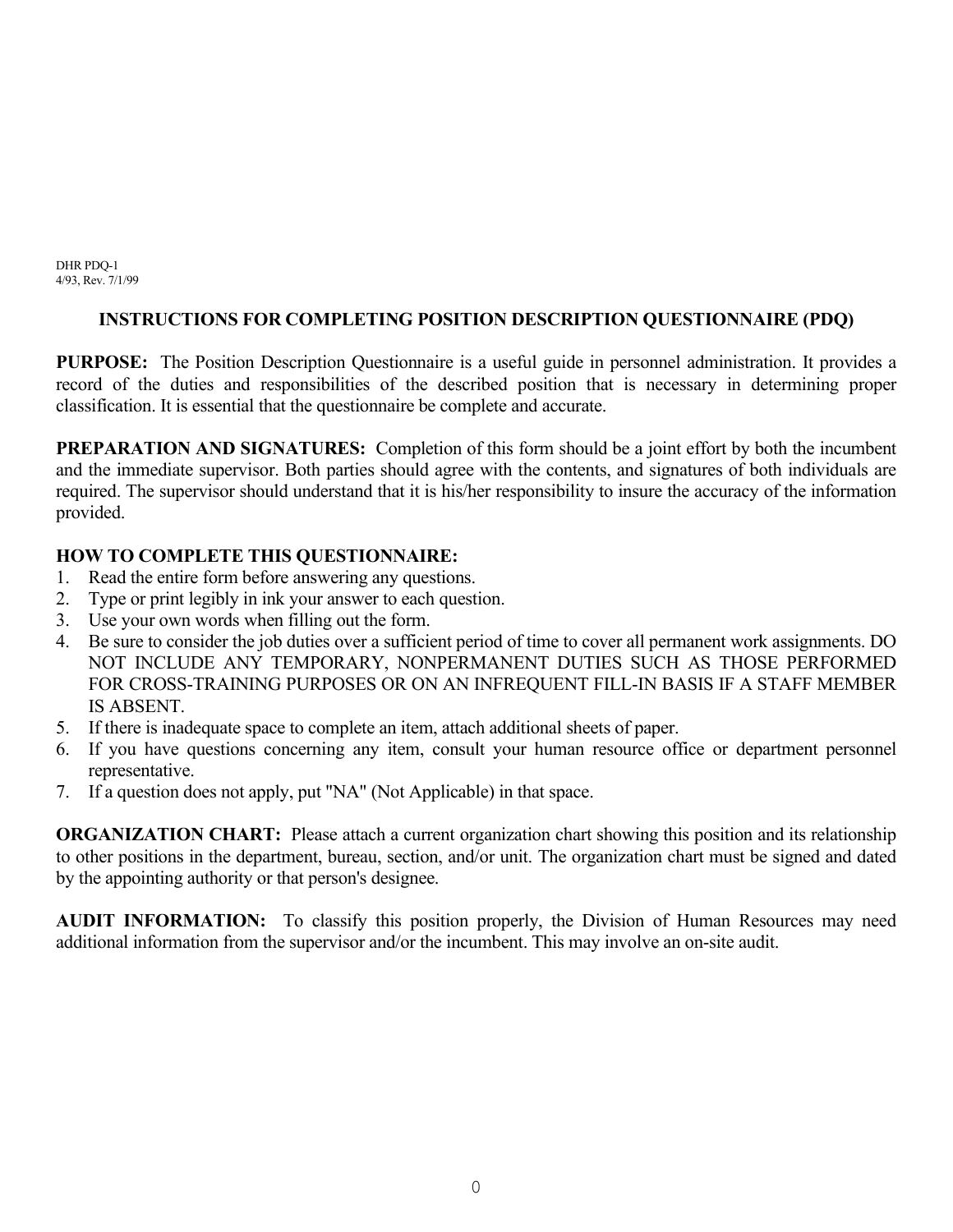#### **DIVISION OF HUMAN RESOURCES**

Position Description Questionnaire (PDQ)

| <b>Division of Human Resources Use Only</b>                                                                                                                                                                                    |                                    |
|--------------------------------------------------------------------------------------------------------------------------------------------------------------------------------------------------------------------------------|------------------------------------|
| Date                                                                                                                                                                                                                           | Position Control Number (PCN)      |
| Class Title                                                                                                                                                                                                                    | Date                               |
| Class Code                                                                                                                                                                                                                     |                                    |
| Analyst                                                                                                                                                                                                                        |                                    |
|                                                                                                                                                                                                                                |                                    |
| <b>Position's Current Class Title</b><br>Department                                                                                                                                                                            | Region/Facility                    |
| Division/Bureau entrancements and the set of the set of the set of the set of the set of the set of the set of the set of the set of the set of the set of the set of the set of the set of the set of the set of the set of t | Section/Unit                       |
|                                                                                                                                                                                                                                | <b>Phone Number</b>                |
| Incumbent's Name                                                                                                                                                                                                               |                                    |
| Supervisor's Name                                                                                                                                                                                                              |                                    |
| Supervisor's Classification Title                                                                                                                                                                                              |                                    |
| <b>NEW POSITION</b><br>Description Intended to Show:                                                                                                                                                                           | <b>CHANGE IN EXISTING POSITION</b> |

1. **PRIMARY PURPOSE**: The supervisor of this position should briefly describe this position's primary purpose in one or two sentences.

**The signatures below indicate concurrence with the information provided in this PDQ and certify its accuracy.**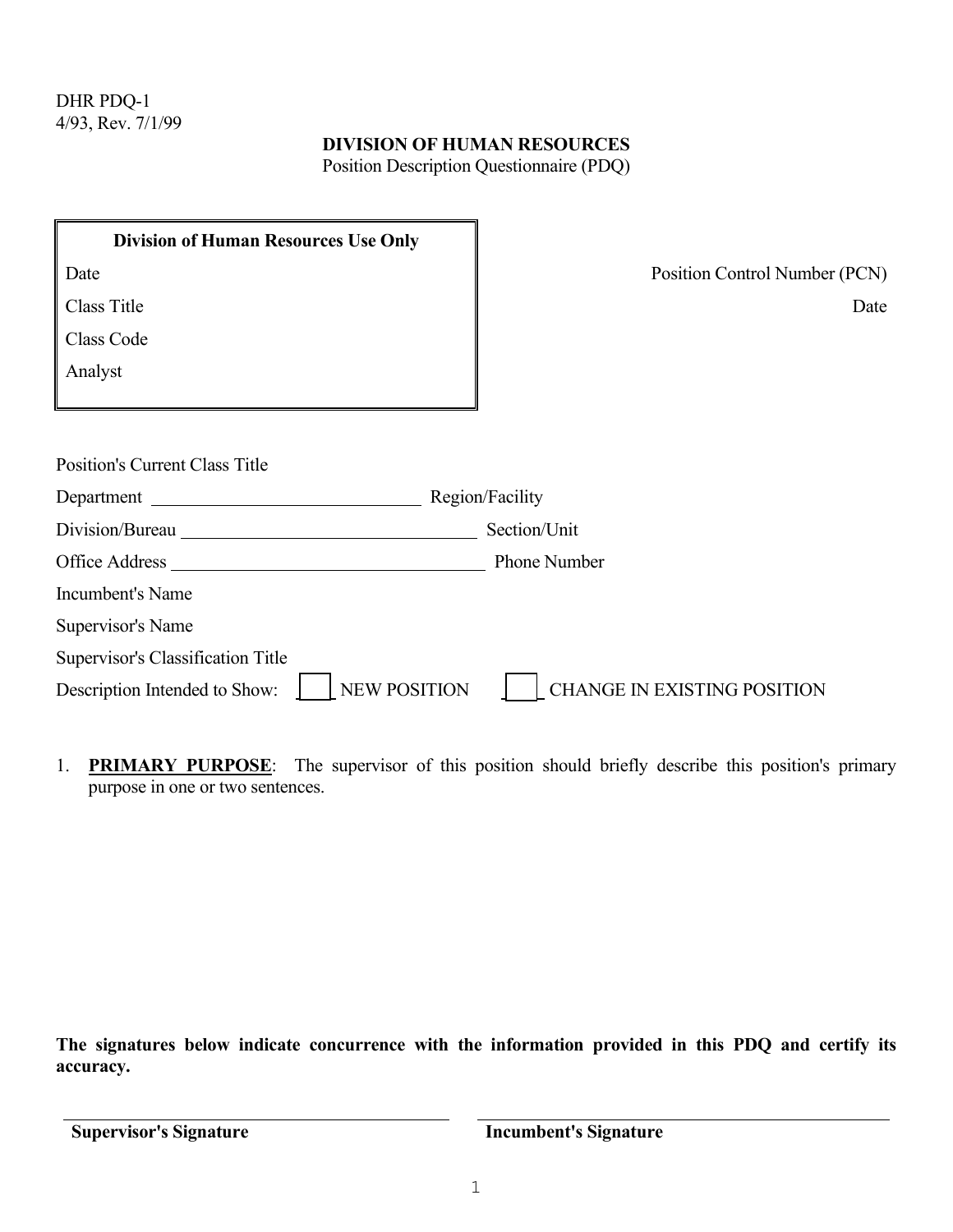2. **POSITION CHANGES**: Please summarize any major changes that have occurred since the last review. Indicate why changes occurred and who, if anyone, had been performing those duties.

3. **RESPONSIBILITIES:** Information in this section is intended to elicit specific job duties by major areas of responsibility. This will require you to group specific duties and/or tasks into like areas or major headings. The percent (%) column should identify the amount of time devoted to the like areas or major headings only. For example; a supervising Chemist might have major responsibilities of supervision 35%, research 25%, and chemical analysis 30%.

**DUTIES OR TASKS:** Under each of those major headings would follow the individual duties or tasks specific and most critical to that responsibility.

Use complete statements to describe the job and avoid unclear terms such as "assist", "help", "is responsible for", etc. Use additional paper if necessary. You do not need to list minor tasks such as sharpening pencils, turning on a PC, etc.

| RESPONSIBILITIES (MOST IMPORTANT TO LEAST IMPORTANT)<br>Duties/and tasks listed under major headings | $\frac{0}{0}$ |
|------------------------------------------------------------------------------------------------------|---------------|
|                                                                                                      |               |
|                                                                                                      |               |
|                                                                                                      |               |
|                                                                                                      |               |
|                                                                                                      |               |
|                                                                                                      |               |
|                                                                                                      |               |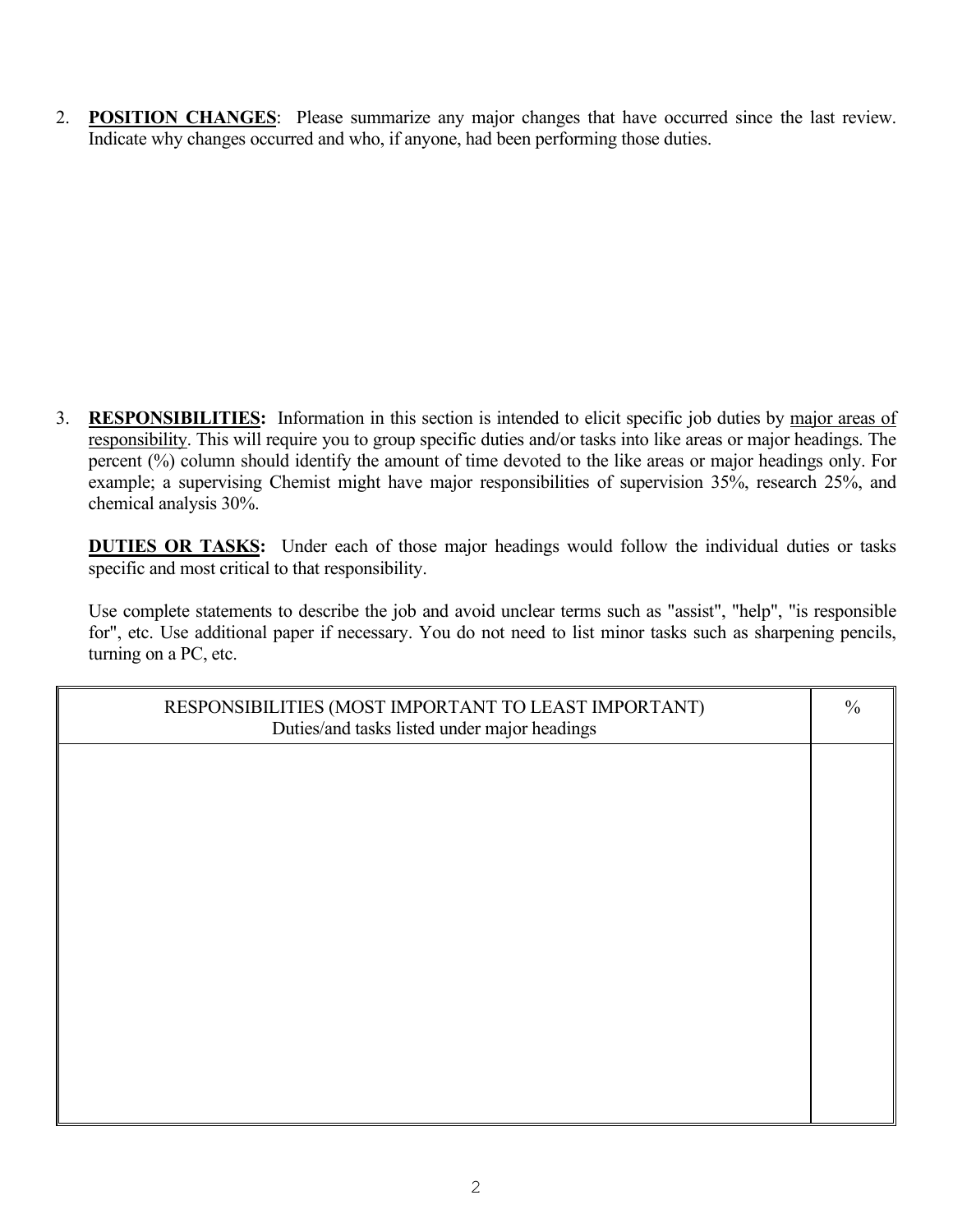| <b>RESPONSIBILITIES</b>                      | $\frac{0}{0}$ |
|----------------------------------------------|---------------|
| Duties/and tasks listed under major headings |               |
|                                              |               |
|                                              |               |
|                                              |               |
|                                              |               |
|                                              |               |
|                                              |               |
|                                              |               |
|                                              |               |
|                                              |               |
|                                              |               |
|                                              |               |
|                                              |               |
|                                              |               |
|                                              |               |
|                                              |               |
|                                              |               |
|                                              |               |
|                                              |               |
|                                              |               |
|                                              |               |
|                                              |               |
|                                              |               |
|                                              |               |
|                                              |               |
|                                              |               |
|                                              |               |
|                                              |               |
|                                              |               |
|                                              |               |
|                                              |               |
|                                              |               |
|                                              |               |
|                                              |               |
|                                              |               |
|                                              |               |
|                                              |               |
|                                              |               |
|                                              |               |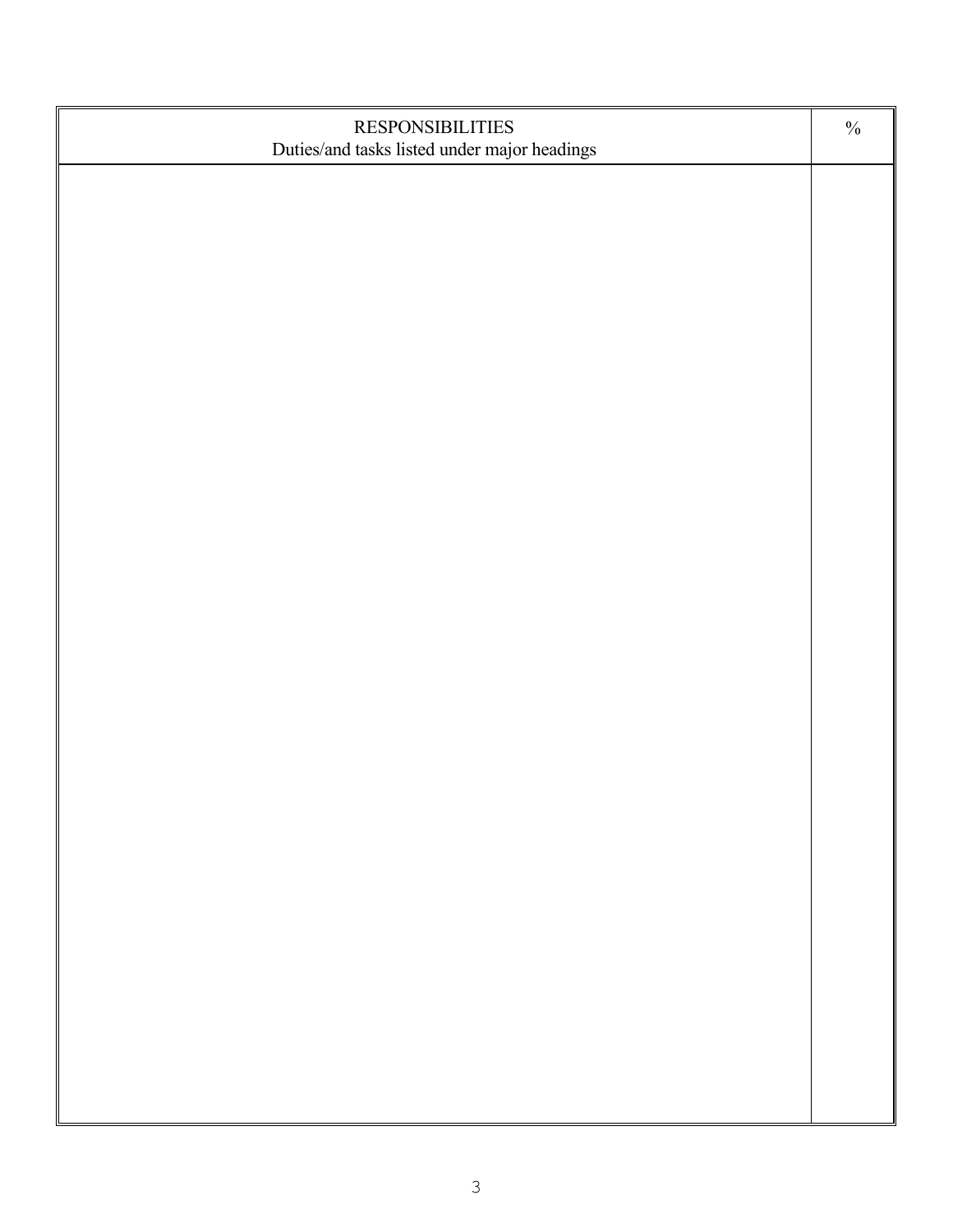4. **DECISION-MAKING AUTHORITY**: What types of decisions or recommendations is this position authorized to make? How do these actions impact others and what is the result of error? What actions does this position have authority to approve or deny?

5. **PROBLEM SOLVING**: What are the most difficult or technical problems this position solves and why are these considered difficult? Give two or three specific examples.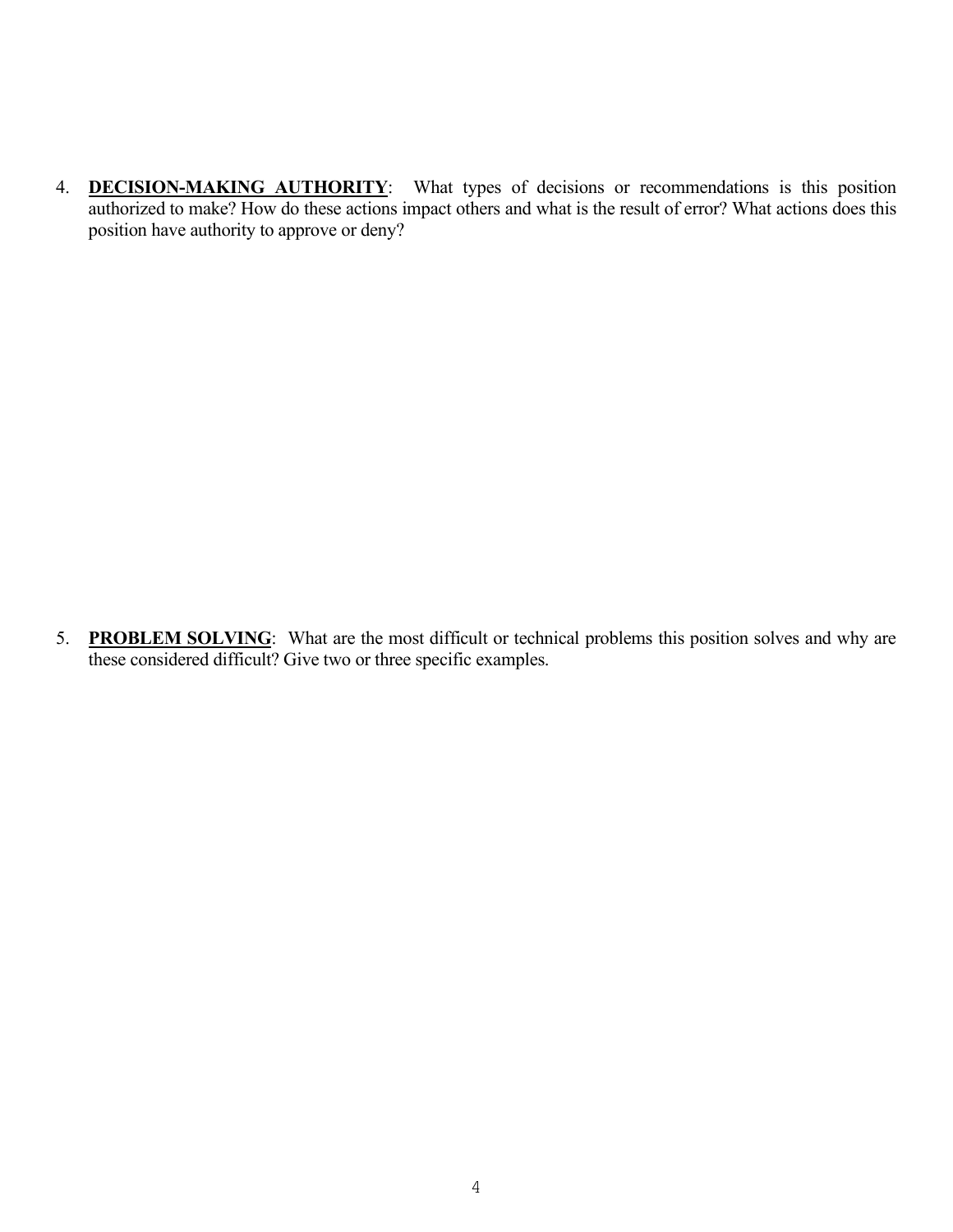6. **REPORT PREPARATION**: If the position is required to develop regular or special reports, complete the following. (Do not include reports that are typed from someone else's draft.)

| Name or type of report(s). | What is the purpose of the report(s)? |  |
|----------------------------|---------------------------------------|--|
|                            |                                       |  |
|                            |                                       |  |
|                            |                                       |  |
|                            |                                       |  |
|                            |                                       |  |
|                            |                                       |  |
|                            |                                       |  |
|                            |                                       |  |
|                            |                                       |  |
|                            |                                       |  |
|                            |                                       |  |
|                            |                                       |  |

## 7. **EQUIPMENT OPERATION**: **(If critical to this position, please complete.)**

List the equipment operated and the percent of work time spent operating each device. Indicate if you service and/or repair this equipment. **(Note: If significant physical effort or unusual working conditions are a part of this position, additional information may be requested later).**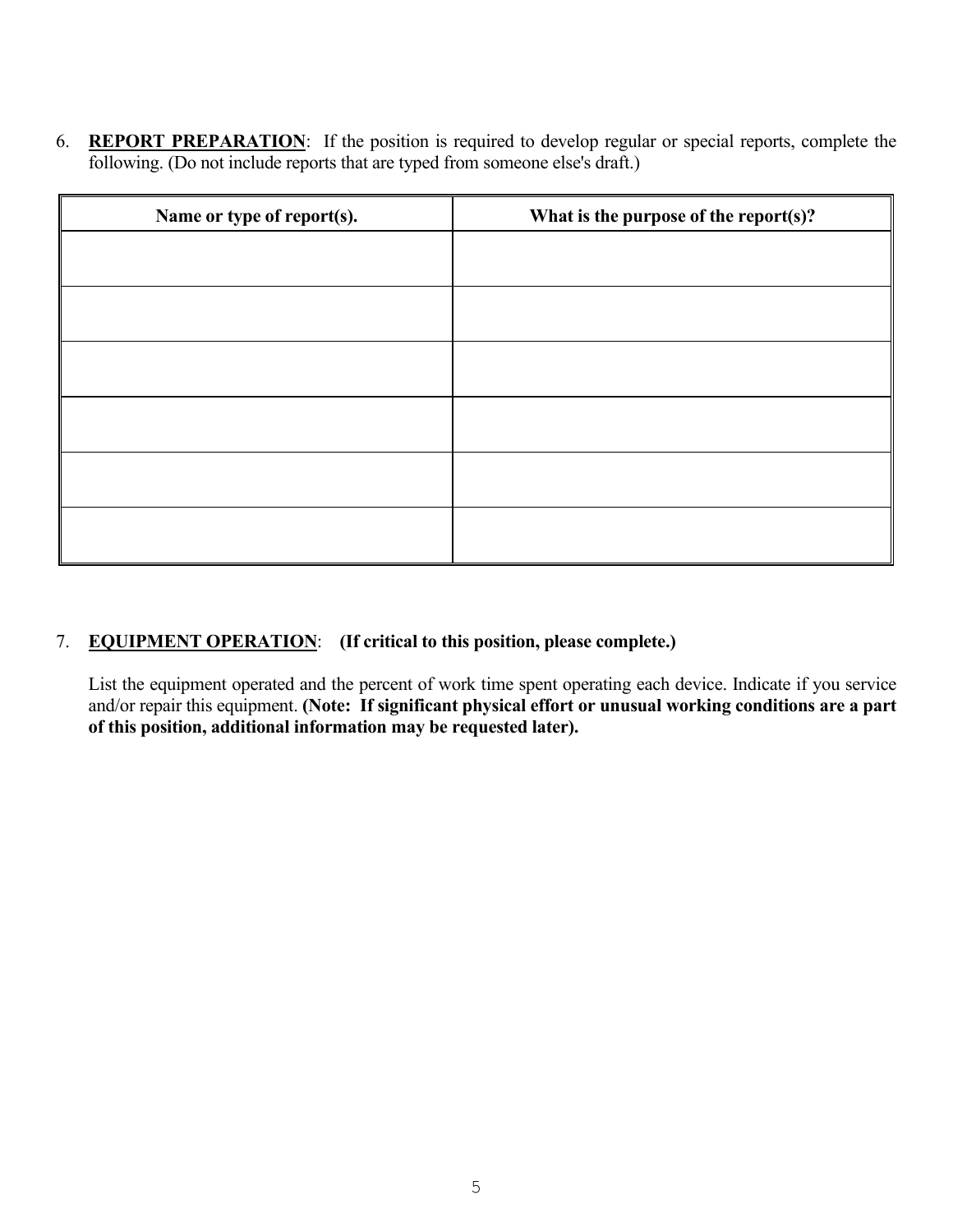#### 8. **SUPERVISION:** Are others supervised by this position?  $\begin{bmatrix} \n\end{bmatrix}$  Yes  $\begin{bmatrix} \n\end{bmatrix}$  No **(If no supervision is required skip to #9 below.)**

If yes, check the phrase(s) below that best describe(s) what is expected.

- a.  $\Box$  make hiring decisions
- $b.$   $\Box$  make hiring recommendations
- $c.$   $\Box$  evaluate performance
- d. **T** recommend merit increases or bonuses
- $e.$   $\Box$  discipline employees
- f.  $\Box$  plan work to be done
- g.  $\Box$  assign work to others
- h.  $\Box$  check and approve work of others
- $i.$   $\Box$  train employees to do their work
- $\overline{\mathbf{i}}$ . Trespond to grievances and complaints of those you supervise.

\*Employment Status Code: P - Permanent; T - Temporary; ST - Student

| <b>Name of Person(s)</b><br><b>Supervised</b> | <b>Job Title/Major Duty</b> | Employment<br><b>Status Code</b> | <b>Hours Worked</b><br>Per Week |
|-----------------------------------------------|-----------------------------|----------------------------------|---------------------------------|
|                                               |                             |                                  |                                 |
|                                               |                             |                                  |                                 |
|                                               |                             |                                  |                                 |
|                                               |                             |                                  |                                 |
|                                               |                             |                                  |                                 |
|                                               |                             |                                  |                                 |
|                                               |                             |                                  |                                 |
|                                               |                             |                                  |                                 |

9. **LEADWORK/PROJECT LEADERSHIP**: If this position requires leadworker responsibilities or project leadership over others such as staff, contractors, and/or volunteers not described in #8 above, please explain.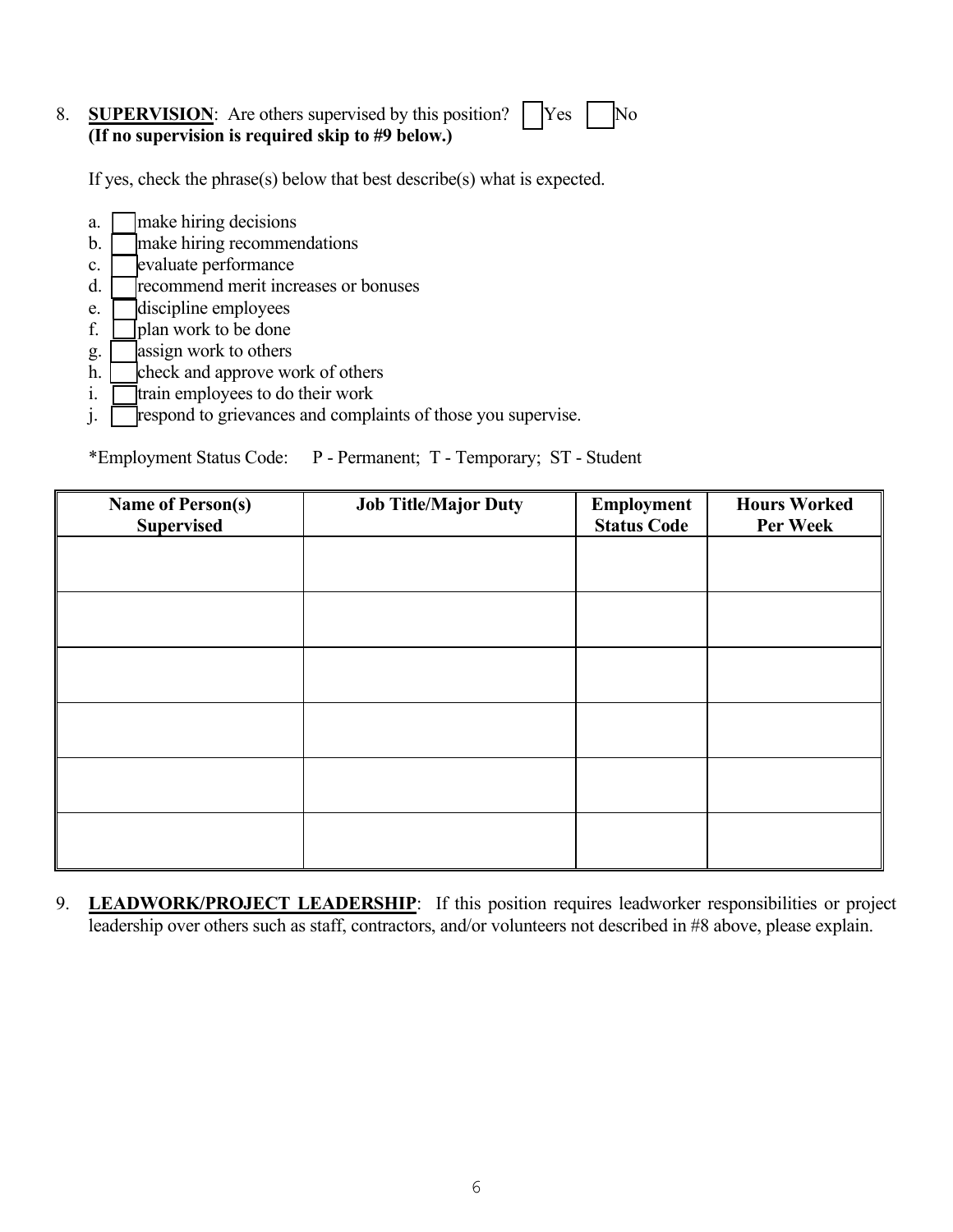10. **ADDITIONAL INFORMATION ABOUT THIS POSITION**: List any information not included in your previous answers that will help someone better understand this position.

# **The signature below indicates that the information provided is accurate and complete.**

Incumbent's Signature Date